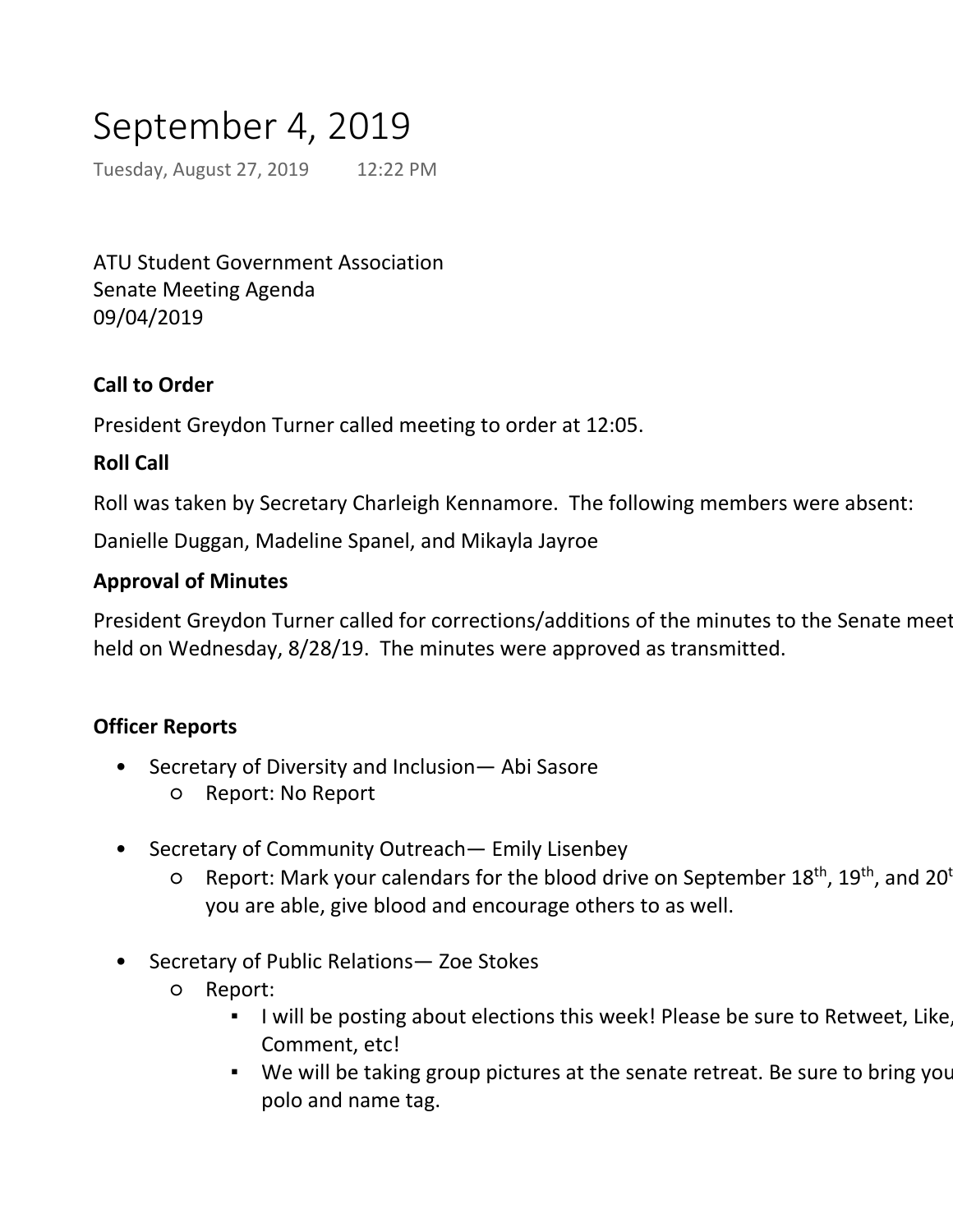ing

 $\mathbb{R}^{\mathsf{h}}$ . If

 $\overline{\phantom{a}}$  $\mathsf{I} \mathsf{r}$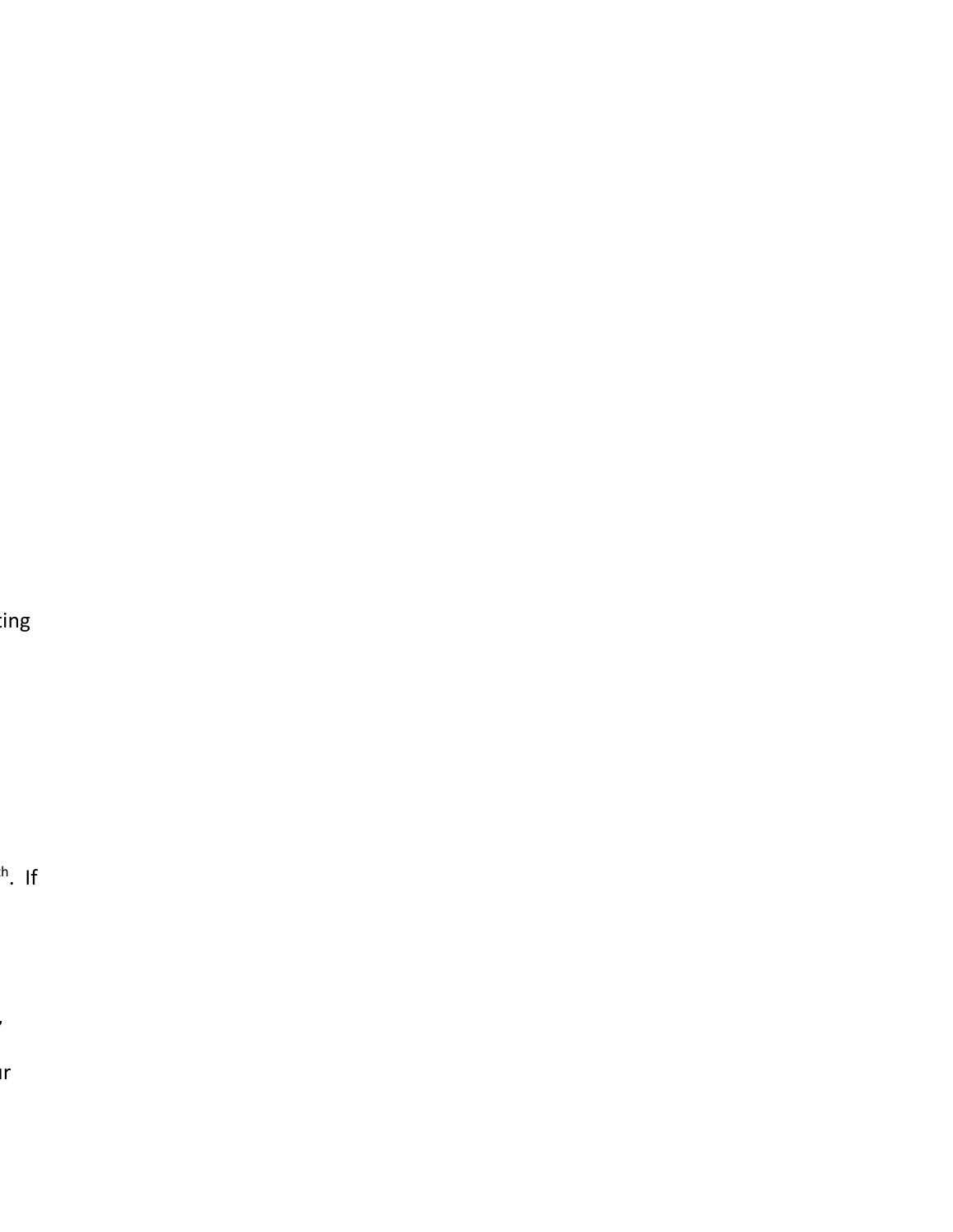I will be posting about elections this week! Please be sure to Retweet, Like, Comment, etc! ▪

We will be taking group pictures at the senate retreat. Be sure to

bring your polo and name tag.

- Secretary of Internal Affairs— Charleigh Kennamore •
	- Report: THANK YOU to everyone who helped with elections and tabling! We doubled the amount of people who voted, so good job getting the word out! ○
		- I will be getting all of the polos and nametags ordered for the new senators. ▪
- Secretary of Student Development- Jacob Loomis
	- Report: ○
		- Senate retreat is on Sep. 13
- Secretary of Finance and Administration— Bailey Fowler •
	- Report:  $\overline{O}$ 
		- Everyone please check to be sure that you received the email that I shared OneNote with you and you can see the minutes! ▪
			- If not just let me know and we'll get it figured out
	- Updated balance: \$1,390.60 as of 9/4/2019
- Vice President- Noah Tidmore
	- Report: I'm sorry everyone for not being in meeting, I gave myself a concussion by doing a backflip off a bluff into a river this weekend. Have a good week  $\circ$
	- Committee reports:  $\circ$ 
		- Jerry: Jerry brought brownies!
		- Spirit: No report
		- Traffic and Safety: First meeting is next Tuesday
		- Recycling: No report
		- Food: No report
- President- Greydon Turner
	- Report:  $\overline{O}$ 
		- Elections during this week
		- Reminder of the Senate retreat on Sep 13 ▪

Discuss the student section sign

- Eating at La Huerta afterwards :)
- Engaged Leaders Institute required attendance
	- T Zone